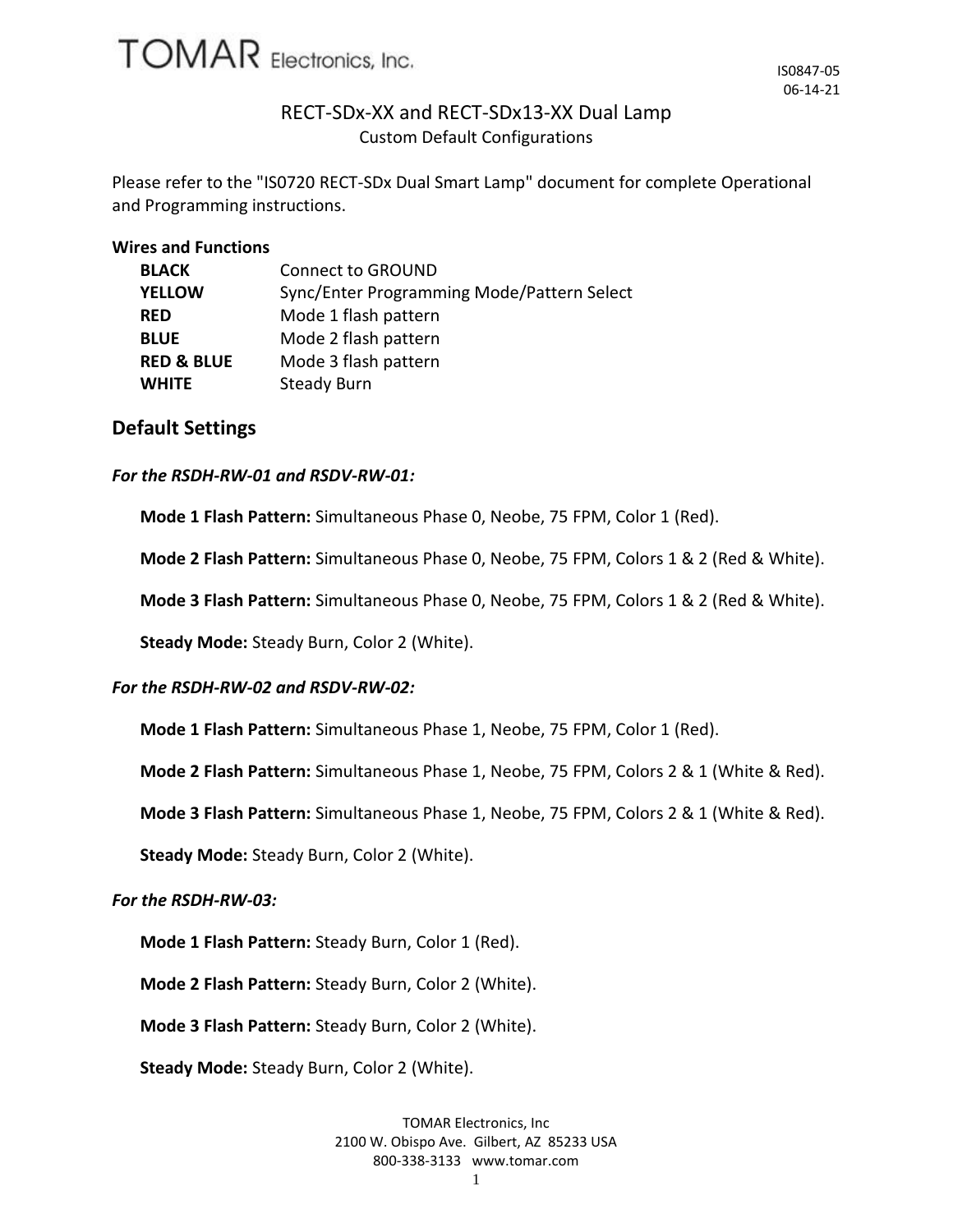# **TOMAR** Electronics, Inc.

## Custom Default Configurations

## **Default Settings Continued:**

#### *For the RSDH-RW-07:*

**Mode 1 Flash Pattern:** Steady Burn, Color 1 (Red).

**Mode 2 Flash Pattern:** Simultaneous Phase 0, Neobe, 120 FPM, Colors 1 & 2 (Red & White).

**Mode 3 Flash Pattern:** Simultaneous Phase 0, Neobe, 120 FPM, Colors 1 & 2 (Red & White).

**Steady Mode:** Steady Burn, Color 2 (White).

## *For the RSDH-RW-08:*

**Mode 1 Flash Pattern:** Steady Burn, Color 2 (White).

**Mode 2 Flash Pattern:** Simultaneous Phase 1, Neobe, 120 FPM, Colors 2 & 1 (White & Red).

**Mode 3 Flash Pattern:** Simultaneous Phase 1, Neobe, 120 FPM, Colors 2 & 1 (White & Red).

**Steady Mode:** Steady Burn, Color 2 (White).

## *For the RSDH13-RW-01 and RSDV13-RW-01:*

**Mode 1 Flash Pattern:** Simultaneous Phase 1, Neobe, 75 FPM, Color 1 (Red).

**Mode 2 Flash Pattern:** Simultaneous Phase 1, Neobe, 75 FPM, Color 1 (Red).

**Mode 3 Flash Pattern:** Simultaneous Phase 1, Single, 120 FPM, Color 2 (White).

**Steady Mode:** Steady Burn, Color 2 (White).

## *For the RSDH13-RW-02 and RSDV13-RW-02:*

**Mode 1 Flash Pattern:** Simultaneous Phase 0, Neobe, 75 FPM, Color 1 (Red).

**Mode 2 Flash Pattern:** Simultaneous Phase 0, Neobe, 75 FPM, Color 1 (Red).

**Mode 3 Flash Pattern:** Simultaneous Phase 0, Single, 120 FPM, Color 2 (White).

**Steady Mode:** Steady Burn, Color 2 (White).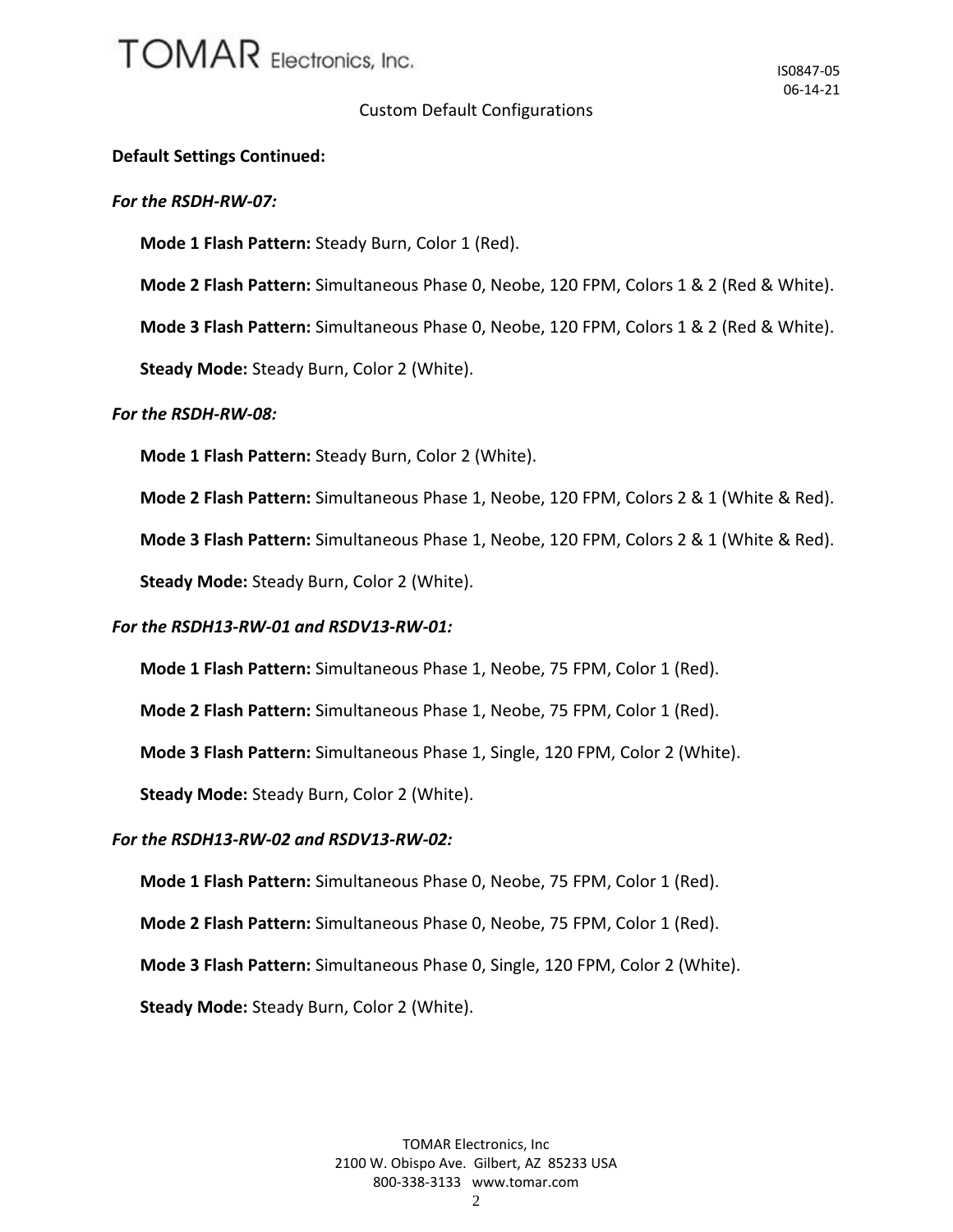# **TOMAR** Electronics, Inc.

## Custom Default Configurations

## **Default Settings Continued:**

## *For the RSDV13-RW-03:*

**Mode 1 Flash Pattern:** Steady Burn, Color 1 (Red).

**Mode 2 Flash Pattern:** Simultaneous Phase 0, Neobe, 75 FPM, Colors 1 & 2 (Red & White).

**Mode 3 Flash Pattern:** Simultaneous Phase 0, Neobe, 75 FPM, Colors 1 & 2 (Red & White).

**Steady Mode:** Steady Burn, Color 2 (White).

## *For the RSDH-RW-C11:*

**Mode 1 Flash Pattern:** Multi-Flash 1 Phase 0, Colors 1 & 2 (Red & White).

**Mode 2 Flash Pattern:** Steady Burn, Color 2 (White).

**Mode 3 Flash Pattern:** Multi-Flash 1 Phase 0, Colors 1 & 2 (Red & White).

**Steady Mode:** Steady Burn, Color 2 (White).

## *For the RSDH-RW-C12:*

**Mode 1 Flash Pattern:** Multi-Flash 1 Phase 1, Colors 2 & 1 (White & Red).

**Mode 2 Flash Pattern:** Steady Burn, Color 2 (White).

**Mode 3 Flash Pattern:** Multi-Flash 1 Phase 1, Colors 2 & 1 (White & Red).

**Steady Mode:** Steady Burn, Color 2 (White).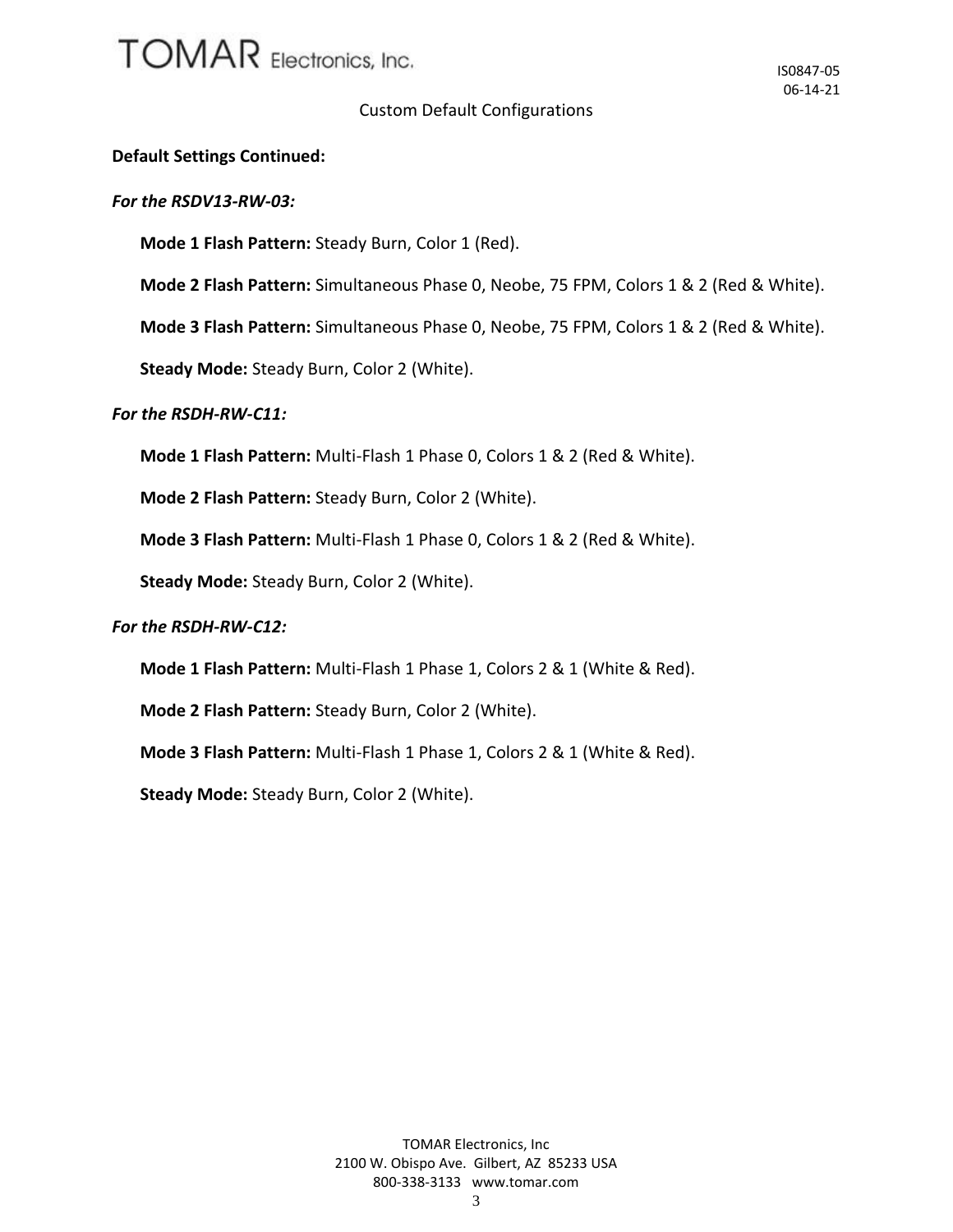## Custom Default Configurations

## **Flash Rates and Patterns**

## **Flash Rates**

SINGLE FLASH = 1 PULSE PER BURST DOUBLE FLASH = 2 PULSES PER BURST NEOBE FLASH = 5 PULSES PER BURST

## **Flash Patterns**

| $1_{-}$        | NEOBE FLASH                      | 150 FPM PHASE 0 |         |                                  |
|----------------|----------------------------------|-----------------|---------|----------------------------------|
| 2.             | NEOBE FLASH                      | 120 FPM         | PHASE 0 |                                  |
| 3.             | NEOBE FLASH 75 FPM PHASE 0       |                 |         |                                  |
| 4.             | DOUBLE FLASH 250 FPM PHASE 0     |                 |         |                                  |
| 5.             | DOUBLE FLASH 125 FPM PHASE 0     |                 |         |                                  |
| 6.             | DOUBLE FLASH 75 FPM              |                 | PHASE 0 |                                  |
| 7 <sup>1</sup> | SINGLE FLASH                     | 375 FPM PHASE 0 |         |                                  |
|                | 8. SINGLE FLASH 150 FPM PHASE 0  |                 |         |                                  |
|                | 9. SINGLE FLASH 120 FPM PHASE 0  |                 |         |                                  |
|                | 10. SINGLE FLASH 75 FPM PHASE 0  |                 |         |                                  |
|                | 11. NEOBE FLASH 150 FPM PHASE 1  |                 |         |                                  |
|                | 12. NEOBE FLASH                  | 120 FPM         | PHASE 1 |                                  |
|                | 13. NEOBE FLASH 75 FPM PHASE 1   |                 |         |                                  |
|                | 14. DOUBLE FLASH 250 FPM PHASE 1 |                 |         |                                  |
|                | 15. DOUBLE FLASH 125 FPM PHASE 1 |                 |         |                                  |
|                | 16. DOUBLE FLASH 75 FPM          |                 | PHASE 1 |                                  |
|                | 17. SINGLE FLASH 375 FPM PHASE 1 |                 |         |                                  |
|                | 18. SINGLE FLASH 150 FPM         |                 | PHASE 1 |                                  |
|                | 19. SINGLE FLASH 120 FPM         |                 | PHASE 1 |                                  |
|                | 20. SINGLE FLASH                 | 75 FPM          | PHASE 1 |                                  |
|                | 21. STEADY BURN                  |                 |         |                                  |
|                | 22. MULTI-FLASH 1                |                 | PHASE 0 | (PATTERNS 1, 4, 7, 1 REPEAT)     |
|                | 23. MULTI-FLASH 2                |                 | PHASE 0 | (PATTERNS 3, 5, 8, 10 REPEAT)    |
|                | 24. MULTI-FLASH 1                |                 | PHASE 1 | (PATTERNS 11, 14, 17, 11 REPEAT) |
|                | 25. MULTI-FLASH 2                |                 | PHASE 1 | (PATTERNS 13, 15, 18, 20 REPEAT) |